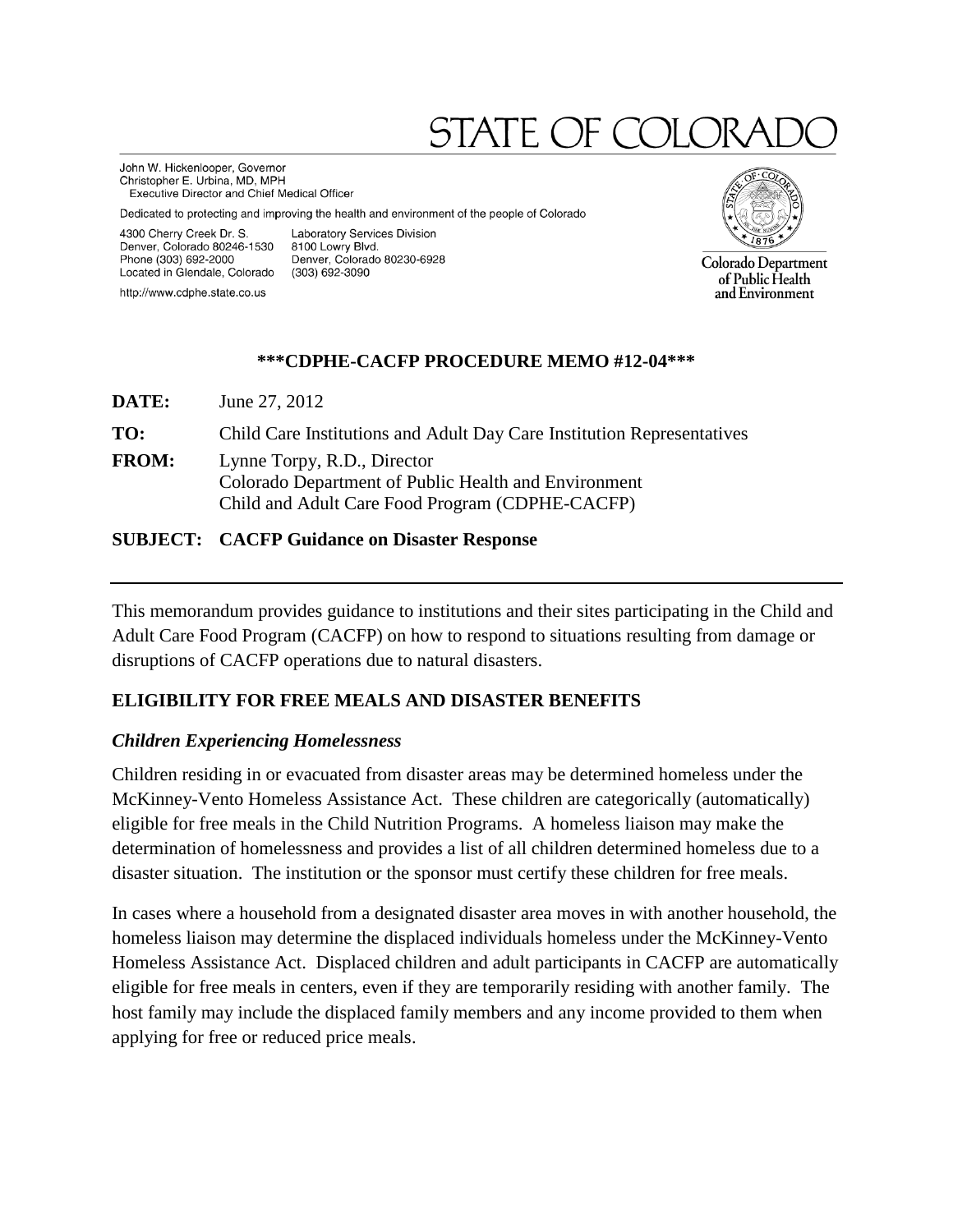Procedure Memo #12-04 June 27, 2012 Page 2 of 4

Institutions and sponsors that require eligibility information can receive certification of the participant's homeless status from the agency that assisted with the evacuation or that is providing shelter. If the child is not residing in an emergency shelter, the institution should have an adult living with the child complete an income eligibility form indicating that the child is homeless. No further information is required to certify the child's eligibility.

## *Disaster Benefits from the Supplemental Nutrition Assistance Program*

Children in households receiving Disaster Supplemental Nutrition Assistance Program (D-SNAP) benefits are categorically eligible for free meals in the Child Nutrition Programs. Certification of these children may be accomplished through direct contact with the SNAP agency or by an application submitted by a household with a case number.

## *Emergency Shelters in the Child and Adult Care Food Program*

Emergency shelters that provide temporary housing to displaced families are eligible to participate in CACFP. Where significant numbers of persons are being temporarily housed, State agencies may designate any appropriate facility as an emergency shelter, and may waive institution application requirements in these situations. When State agencies have designated a facility as an emergency shelter, all children through age 18 may receive up to three free meals (breakfast, lunch, and supper) each day.

An "appropriate facility" may include a school or an institution which, although it is not providing actual shelter, is nevertheless providing meals to displaced families who are being temporarily housed elsewhere, in locations that may not have the means to provide meal services to these temporary residents.

# *Certification by School Officials*

School officials may submit applications on behalf of children they know to be homeless and therefore categorically eligible for free meals. See Part 3 of the Eligibility Manual for School Meals for additional information on this option.

# *Duration of Eligibility*

Children certified for free or reduced price meal benefits because of a disaster situation are no longer *temporarily* approved because households are no longer required to report changes in income or household size. CACFP participants remain eligible for free meal benefits for 12 months.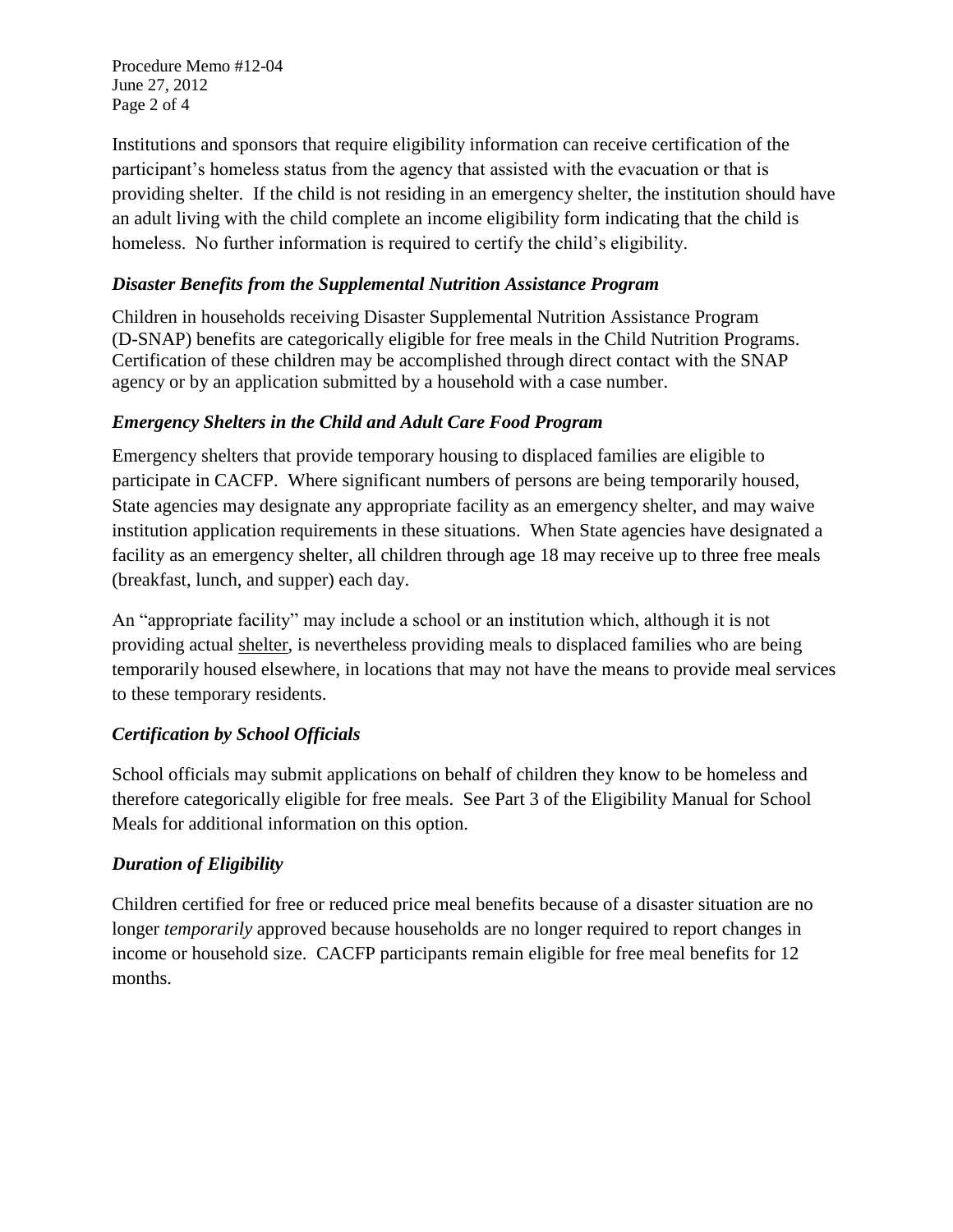Procedure Memo #12-04 June 27, 2012 Page 3 of 4

## **USING USDA FOODS IN DISASTERS**

Please refer to the Food Distribution Program's website for information about using and accounting for USDA Foods in disaster situations: [http://www.fns.usda.gov/fdd/programs/fd](http://www.fns.usda.gov/fdd/programs/fd-disasters/default.htm)[disasters/default.htm](http://www.fns.usda.gov/fdd/programs/fd-disasters/default.htm)

# **FLEXIBILITIES THAT REQUIRE CDPHE-CACFP OR FOOD AND NUTRITION SERVICE (FNS) APPROVAL**

Child Nutrition Program policies are designed to allow flexibility and support continuation of meal benefits to participants in disaster areas. There are existing flexibilities in meal service requirements and administrative procedures that make it easier for institutions, and sponsors to operate and respond to disaster situations.

Please contact the CDPHE-CACFP office at (303) 692-2330 to request prior approval if any of the modifications to program operations listed below arise at your institution or any of your participating sites due to a natural disaster:

## *Meal Component and Meal Service*

Modification to the time of meal service or the use of offer versus serve; the need to serve meals without milk or with an alternate form of milk, such as canned or dry milk (7 CFR 226.20(e)), if conditions exist that prevent sites from obtaining fluid milk; or if changes to other meal component requirements are needed (7 CFR 226.20 (i).

## *Accountability and Verification Procedures*

In disaster situations, claims submitted outside of the 60/90-day requirement, as a result of a disaster, might not be subject to the one-time exception for late submissions. Please contact the CDPHE-CACFP office for additional guidance if your institution or participating sites need to reconstruct unsubmitted claims due to loss of current records; or if records required for review purposes, such as paid claims, approved applications and production records, are destroyed due to a natural disaster. When making this notification, please indicate the circumstances and dates of the losses, and the types and approximate age of the records that were lost.

Institutions, and sponsors that are operational, but unable to maintain normal accountability systems, including counting, claiming, and monitoring, must contact the CDPHE-CACFP office to request guidance on how to proceed.

# *CACFP Site Eligibility*

Based on the significant needs of each community, FNS Regional Offices may waive the requirements under CACFP that sponsors document that each site is serving an area in which poor economic conditions exist (7 CFR 226.2). These requirements may be waived for existing